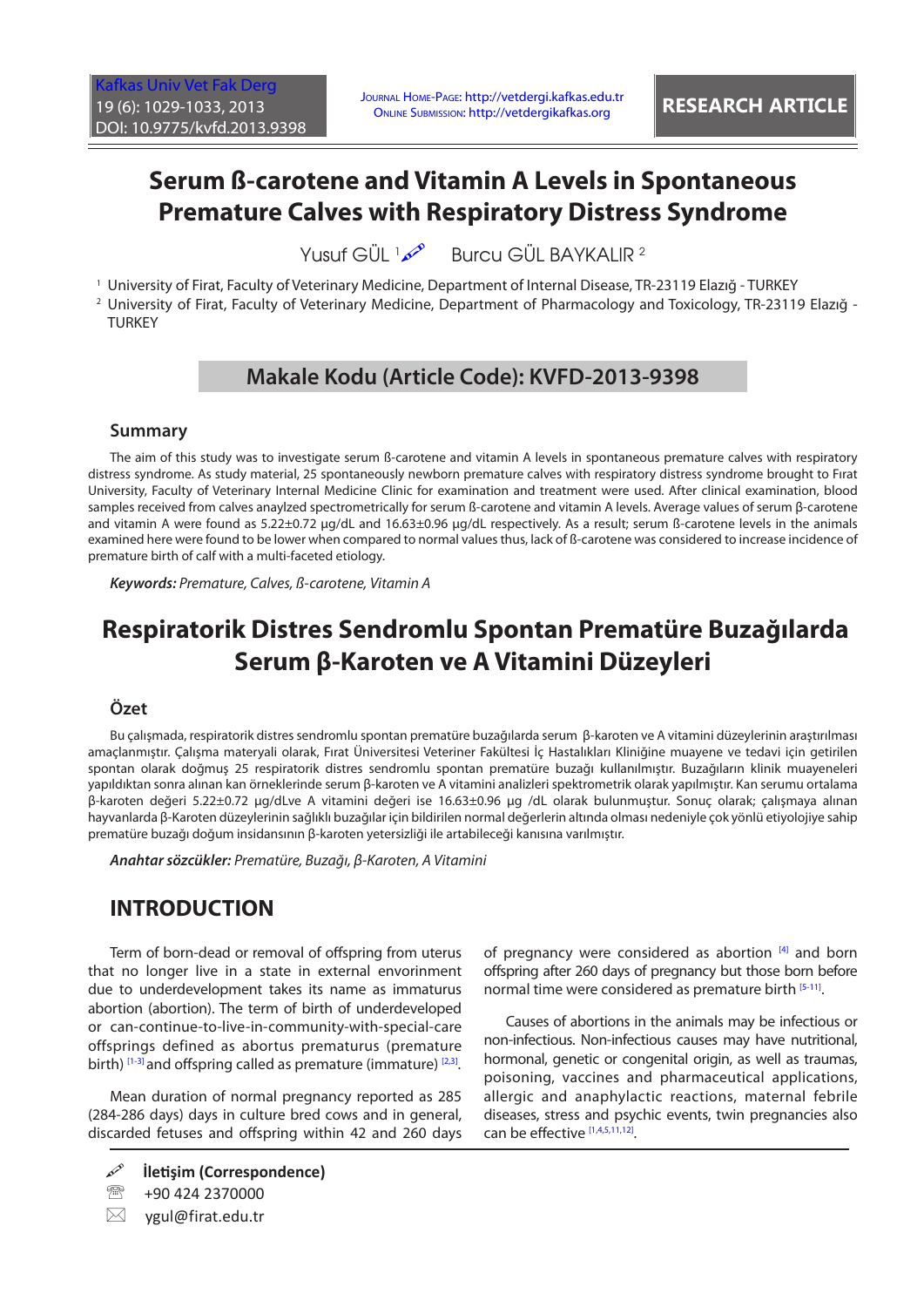<span id="page-1-0"></span>Altough, Vitamin A defiency (lack of ß-carotene), ioide and selenium defiency, dietary rations poor from protein and energy are nutritional factors that cause premature births [\[1,5\],](#page-3-0) none of them referred as effective as Vitamin A defiency<sup>[13]</sup>.

Especially, Vitamin A defiency can cause fetal deaths, stillbirths and premature births [[4,5,13-16\].](#page-4-0)

Different values of ß-carotene and vitamin A have been reported in various sources for healthy calves [\[11,16-19\].](#page-4-0)

In this study, we aimed to investigate serum ß-carotene and vitamin A levels at spontaneous premature calves with respiratory distress syndrome.

### **MATERIAL and METHODS**

Study material includes a total of 25 premature calves from both sexes (11 female, 14 male) and different species (16 Simmental, 5 Holstein, 4 Montofon) brought to Fırat University, Faculty of Veterinary Internal Medicine clinic for examination and treatment at 1-5 days age and approximately at 30-40 kg weights and born spontaneously. In the study, due to risk of infection, materials here selected from enterprises with no abortion history. Also, the mothers of premature calves were said to be healthy before the events.

Information about the insemination date of mothers of premature calves was obtained from owners and pregnancy times were calculated. Calves that were born between 260-275 days during period of pregnancy were defined as premature.

During general clinical examination of calves [20], general status, birth weight, hair cover, incisive teeth, ears, nails, and sucking reflex examinations were especially performed. Also presence of several symptoms such as difficulty of breathing and cyanosis were noted.

After systematic clinical examination  $[20]$  of all the calves, for analysis of ß-carotene and Vitamin A, blood samples collected from V. jugularis were transferred into glass tubes. Then, blood sera were tested by using Schimadzu UV-1208, UV-VIS 240 spectrophometer as described Suzuki and Katoh<sup>[21]</sup>.

The statistical evaluation of data was carried out by using SSPS MS Windows Release 10.0 software.

#### **RESULTS**

According to the anamnesis, the premature calves were brought to clinic 1-5 after parturition with the complaints to reluctance rise, difficulty in sucking or with no sucking ability in some of them. The owners expressed that some colostrum was given to the calves which do not suck from the mother with feeding bottle. Also, it was said that none of these calves received Vitamin A injection, but their mothers ussually received vitamin A injection once a month, and in general mothers of the calves were given straw, bran, masoor (Lathyrus cicera), barley (broken), dry sugar beet pulp with molasses (some of them was humid), hay, dairy farming (industrial food) and rock salt kept in front of animals, but no additional food additives were added to ration.

Average duration of pregnancy of premature calves included in the study were determined as 268.56±0.95 days (260-275 days).

In general examination of premature calves, body temperature (T), heart (P), and respiratory (R) average (min-max) values determined as 38.31±0.24ºC (35.3 to 41.0), 136±6.46 pcs/min (100 to 164), and 55.20±2.75 pcs/ min (36 to 100) respectively.

Premature calves that brought to clinic were observed to show general weaknesses, most of them were distressed and some were comatose and in lateral decubitus position. Calves in lateral decubitus position, were determined to have difficulty to rise, can not cope up, most of them could not lie in sterno-abdominal position, and their sucking reflex was weak or not-exist.

Several findings, such as inadequate incisive teeth development, hyperemia of gums, short and glossy appearance of hair (fur appearance), easily bending ears and soft tabs were found in all premature calves.

Premature calves with respiratory problem history, were observed to have significant difficulty in breathing (very significantly type of intercostal and abdominal breathing, pulling their nose wings backward during inspiration), developing tachypnea and cyanosis (at nasal mucosa), hyperemic conjunctivae and evident episcleral veins during clinical examination.

In most patients, harsh vesicular sounds were heard during lung auscultation. Also diarrhea in six calves, inflammation of umbilical cord in four calves and both diarrhea and inflammation of umbilical cord in two calves were noted.

Mean serum levels of ß-carotene and vitamin A of animals included in the study were presented in *Table 1*.

| <b>Table 1.</b> Mean serum levels of B-carotene and vitamin A in premature<br>calves $(n = 25)$        |                  |             |
|--------------------------------------------------------------------------------------------------------|------------------|-------------|
| <b>Tablo 1.</b> Prematüre buzağılarda ortalama serum β-karoten ve A vitamini<br>düzeyleri ( $n = 25$ ) |                  |             |
| <b>Parameter</b>                                                                                       | $X \pm Sx$       | Min. - Max. |
| $\beta$ -carotene ( $\mu$ g/dL)                                                                        | $5.22 + 0.72$    | 2.71-19.77  |
| Vitamin A $(\mu q/dL)$                                                                                 | $16.63 \pm 0.96$ | 6.78-23.24  |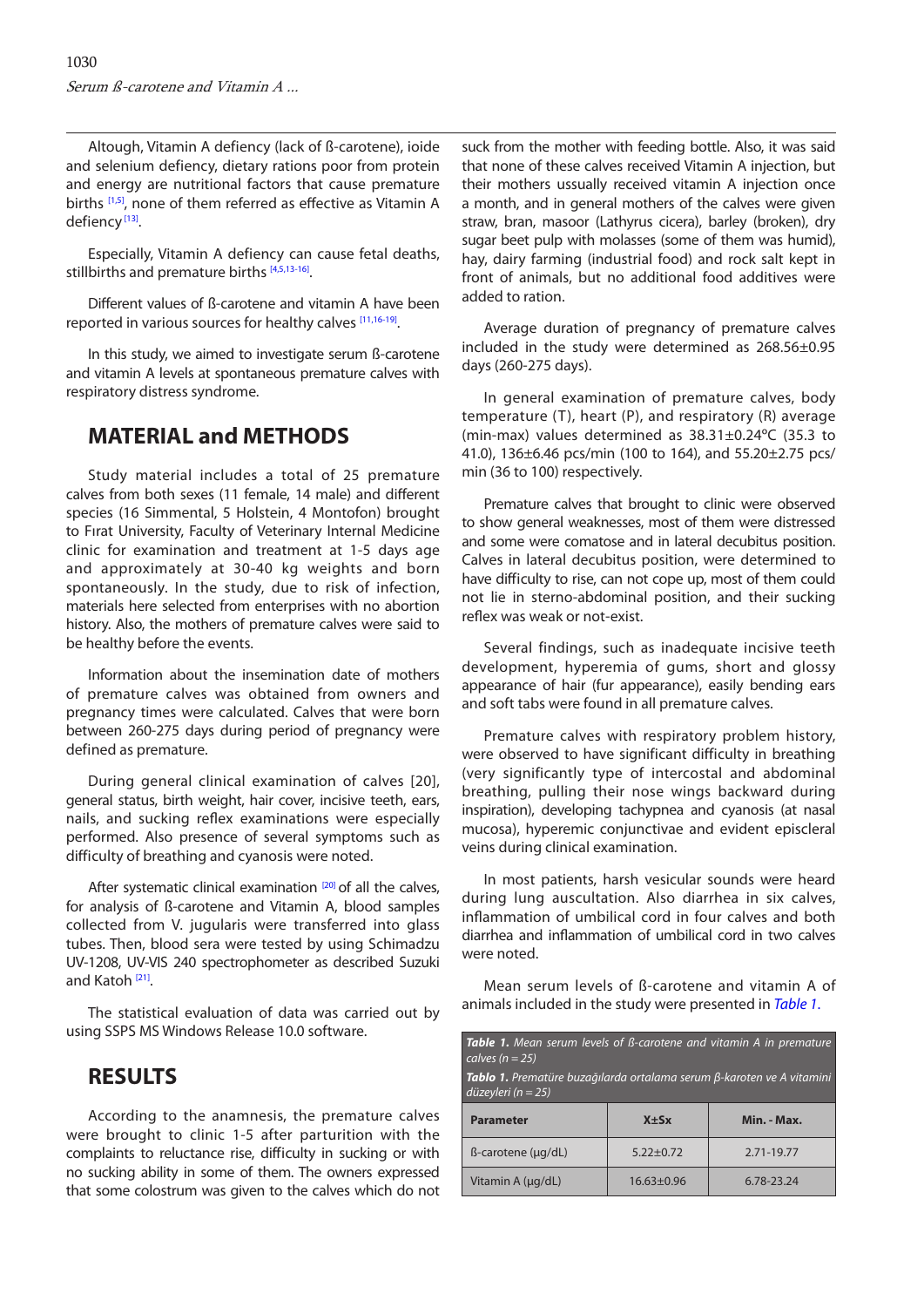### **DISCUSSION**

Fetal death, stillbirth, premature birth, and calve births with poor chance of survival, which cause should be seen as a complex. The causes of these are not only infectious. In most cases, metabolic disorders which causes weak immunity and defensive power, care and feeding problems should also be considered. In general, there is a combination indicated between microorganisms, immunity weakness and lack of maintenance and nutrition <sup>[5]</sup>.

Average 268 days gestation period of premature calves included in this study was found to be lower when compared to normal gestation periods (286 days) of normal calves and average birth weights of these calves were also found to be lower than normal Holstein, Simmental and Montofon calves that have average of 38, 38, 40 kg live weight, respectively  $[4]$ . In addition to lower gestation period and lower birth weight of premature calves, findings such as, short and glossy appearance of hair (fur appearance), soft tabs, inadequate incisive teeth development, easily bending ears, general weakness, weak or non-existent sucking reflex, could not cope up and grogginess shows full compliance to premature calves reported in literature [\[6-10,22,23\].](#page-4-0)

Respiratory distress syndrome (RDS) is a progressive disorder characterized by abnormal respiration (tachypnea, apnea) and cyanosis at premature calves due to lack of surfactant [[23,24\].](#page-4-0) Abnormal respiration and cyanosis symptoms determined at premature calves shows relevance that reported in RDS [\[7,23,24\].](#page-4-0)

Although average values of overall clinical findings detected in premature calves (T, P, R) shows compliance with healthy calves [\[10,11,20,25\]](#page-4-0) and premature calves reported in literature  $[10,23]$  in some cases higher body temperature, and higher cardiac and respiratory frequency can be explained possible complications due to infections detected in calves that were studied here (enteritis, omphalitis, pneumonia) [\[10,12,23\]](#page-4-0) and respiratory distress syndrome<sup>[23]</sup>. Because of immune system weakness and problems with colostrum intake of premature calves, susceptibility to infectious agents such as, bacteria, protozoa and viruses also increased [[11](#page-4-0),[23\]](#page-4-0). Premature calves have more susceptibility to respiratoric, metabolic and infectious agents compared to calves that were born in time $[23]$ .

In some cases, reported in literature [\[10,22,23\],](#page-4-0) lower body temperatures were determined. Initially, there was no heat loss in premature newborn calves and body temperature was found around  $39^{\circ}C^{[10]}$ , but then premature calves were determined to have difficulty in maintaining body temperature <sup>[[22\]](#page-4-0)</sup> and reducing body temperatures [10,22,23].

Low body temperatures found in some calves, may be explained by premature calves born with lack of adipose tissue, that develops towards to the end of fetal life and provide thermoregulation, exposed to cold  $[10]$ , energy sources can not be used economically due to respiratory difficulty and organism that is unable to produce heat [10,23].

Although, sucking reflex stimulated by finger occurs in 2 to 20 min in healthy calves, weakness or absence of this reflex at premature calves are compatible with literature notifications<sup>[6-10,22,23]</sup>.

Serum levels of vitamin A and ß-carotene, which are one of precursors of this vitamin, considered as the most important and utilized parameters in diagnosis of vitamin A deficiency [\[12,14,16,27-34\]](#page-4-0). Also serum carotene levels were considered as sensitive indicators of carotene supply [[13\].](#page-4-0)

In a study conducted by Stöber [\[16\],](#page-4-0) blood vitamin A levels were considered as normal, critical and pathological over 12 µg/dL, between 7-12 µg/dL and below 7 µg/dL, respectively, and blood ß-carotene levels were considered as normal, critical and pathological over 30 µg/dL, between 10-30  $\mu$ g/dL and below 10  $\mu$ g/dL, respectively.

Mean serum vitamin A levels of animals in this study [16.63 µg/dL) were found to be compatible with expressed as normal values by other researchers [\[16-19\]](#page-4-0). These results were reported as close to mean 18.25 µg/dL [12.60-31.40 µg/dL) of serum vitamin A levels of healthy calves from the region in a study conducted by Gazioglu and Gül  $[27]$ . But, average values of serum vitamin A were found to be significantly lower than 25 to 85 µg/dL levels for healthy cows reported by Smith [\[11\],](#page-4-0) also found to be lower than levels of 25 µg/dL, which determined as complete security against hypovitaminosis [\[16,35\].](#page-4-0)

Alcohol form of vitamin A does not exceed placental barrier, thus liver reserve do not occur in fetus of cows that graze in green grass, in contrast ester form of vitamin A (found as in fish oil) can exceed placental barrier [[12,14,36\].](#page-4-0) In that case, because mothers that feed with green pasture during pregnancy, vitamin A levels in liver of calves are not affected <sup>[14]</sup> so vitamin A supply of fetuses and calves depends on blood ester vitamin A levels of mother [[12,14,36\].](#page-4-0)  At beginning, calves provide their vitamin A needs from colostrums[\[14\].](#page-4-0) Vitamin A levels in colostrum also depend on provision of vitamin A of mother during late period pregnancy and because it depends largely on liver reserves [[14,16\],](#page-4-0) vitamin A and carotene provision to mother before birth increases vitamin A and carotene levels of colostrums [[12,36\].](#page-4-0) 

Reddy and Ganapathy<sup>[18]</sup>, reported that vitamin A levels of calves were between 12-24 µg/dL (mean 19 µg/ dL) after birth and determined that these values increased within 3 days after supply of colostrums.

Burgstaller et al.<sup>[17]</sup>, reported that blood vitamin A levels of hungry calves (10.3 µg/dL) were up to one-third of the mother's blood values, and it increases significantly within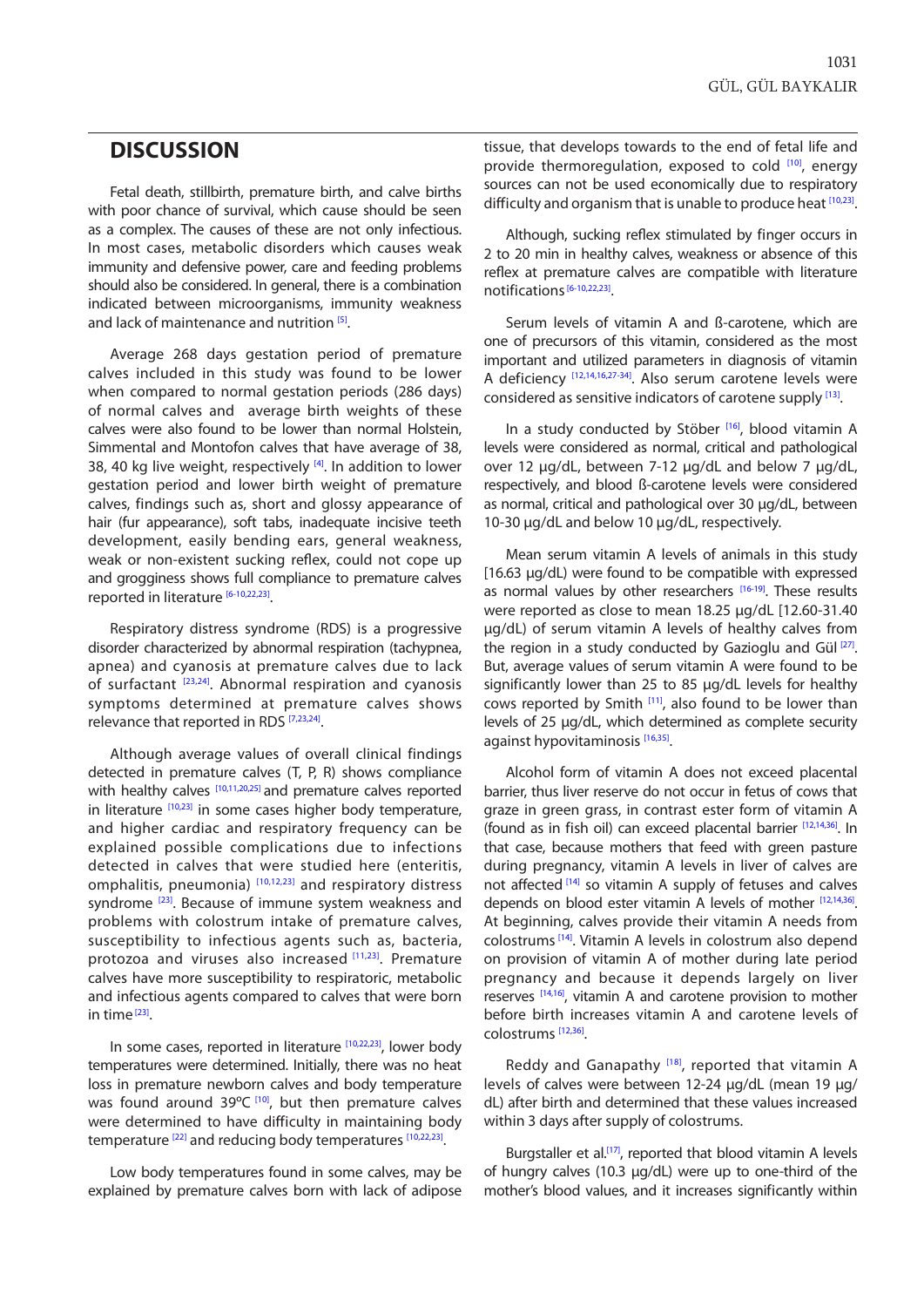<span id="page-3-0"></span>5 days because of high levels of vitamin A in colostrums (22.4 µg/dL).

Levels of vitamin A and ß-carotene in blood and especially in liver of newborn offspring are very low [\[37,38\].](#page-4-0) It has been reported that these levels increase with colostrums intake  $[17-19,38,39]$  and especially there is a positive correlation between mother, colostrums and calf for ß-carotene [[40\].](#page-4-0) 

Because premature calves have weak or no sucking or swallowing reflex  $[6-10,23]$ , their colostrums intake is low or zero. Therefore normal vitamin A levels of the animals studied here, may be explained by vitamin A injection to mother (placental absorption) and vitamin A supply via low or mandatory colostrum intake.

In this study, the values of serum β-carotene were not seen below 0.8 ug/dL which was reported by Stöber [\[16\]](#page-4-0) the time of birth for healthy calves. This can be explained slight sucking or colostrum intake necessarily by the owners to calves.

Although, serum ß-carotene levels of premature calves (mean 5.22±0.72 µg/dL) found to be up to border levels reported by Stöber<sup>[[16\]](#page-4-0)</sup> for newly-born offspring (6.5 µg/ dL), due to it is lower than reported values for calves which supplied with green fodder or colostrum (30-100 µg/dL) and it is compatible with values reported by Gül and İssi [\[31\]](#page-4-0) for calves with amaurosis condition, this shows mothers of calves, which has not been feeded yet, has been feeded with rations without ß-carotene and their colostrum has lower ß-carotene levels [12,27,32].

Serum ß-carotene levels of study offspring (mean 5.22±0.72 µg/dL) found to be lower than values that accepted <sup>[\[16\]](#page-4-0)</sup> values for defiency (10 µg/dL), and maximum measured serum ß-carotene levels between study animals (19.77 µg/dL) also found to be between values that accepted values for critical level  $[16]$  (10-30  $\mu$ g/dL). Mean ß-carotene levels identified for study offspring found to be significantly lower than reported values for healthy calves by Reddy and Ganapathy [\[18\]](#page-4-0) and Surynek et al.<sup>[[19\]](#page-4-0)</sup> which is 43 µg/dL and 87.5 µg/dL, respectively. Although these differences may be the result of different nutritional conditions, no or poor sucking reflex of premature calves believed to be effective enough for this results.

Due to ruminants only taking precursor ß-carotene for vitamin A supply, vitamin A deficiency in cattle always shows a primary ß-carotene deficiency. This also expressed that embyronic deaths and aborts occurred due to advanced degree ß-carotene deficiency (despite vitamin A supply is high). Bostedt and Klein [5] determined that in 2003 to 2005, 30% of 38 enterprise with stillbirth complexity has ß-carotene supply deficiency.

Serum ß-carotene levels of premature calves in this study (mean 5.22±0.72 µg/dL), suggest that these calves were affected from severe ß-carotene deficiency.

In accordance with the literature notifications about catarrhal and haemmorrhagic bowel inflammation can be seen due to vitamin A deficiency [\[15,29,41,42\]](#page-4-0), diarrhea has been observed in some premature calves. It is thought that this might have occured due to B-carotene deficiency [[31\]](#page-4-0) because compliance of reported serum vitamin A levels for healthy animals and in serum vitamin A levels of premature calves with observed diarrhea<sup>[16-18]</sup>. Because it has been reported as low levels of ß-carotene results in breakage of intestinal epithelium resistance and helps formation of intestinal infections [\[15,41\].](#page-4-0) Also contrary to conventional opinion, it has been expressed as ß-carotene deficiency is predisposing factor for colibacillosis rather than vitamin A deficiency  $[29]$ . Prohaszka  $[42]$  has determined that a significant relationship between frequency of diarrhea due to collibacillosis and seasonal patterns of ß-carotene levels of cows.

Gazioglu ve Gül <a>[27]</a>, reported that injection of vitamin A preparations may be useful due to the lower serum ß-carotene and vitamin A levels of premature calves with diarrhea.

Gül <sup>[\[29\]](#page-4-0)</sup> expressed that feeding cows with ß-carotene-rich rations reduces morbidity and mortality of calf diseases (enteritis, neonatal, septicemia).

Lotthammer<sup>[\[43\]](#page-4-0)</sup> investigated effects of ß-carotene deficiency on health, and reported that despite being granted sufficient vitamin A, calves of cows that has undernourisment of ß-carotene, have more cases observed diarrhea and died few weeks after birth.

Clinic observations, other studies conducted in region <sup>[\[27-34\]](#page-4-0)</sup> and the results of this study showed that in general, cattle has been undernourished with ß-carotene in this region.

As a result; serum ß-carotene levels in animals examined here were found to be lower when compared to normal values thus, lack of ß-carotene was considered to increase incidence of premature birth of calf with a multifaceted etiology.

#### **REFERENCES**

**1. Erk H, Doğaneli M, Akkayan C:** Veteriner Doğum Bilgisi (Obstetrik) ve Jinekoloji. Ankara Üniv. Vet. Fak. Yayınları: 275, Ders Kitabı: 175. A.Ü. Basımevi, Ankara, 1972.

**2. Kalkan C, Toparlı R:** Veteriner Hekimliği Terimleri Sözlüğü. Türk Dil Kurumu Yayınları:954, Terim Sözlükleri Dizisi: 3. 1. Baskı. Acar Basım ve Cilt San. Tic.A.Ş., İstanbul, 2009.

**3. Wiesner E, Ribbeck R:** Wörterbuch der Veterinaermedizin. Zweite Aufl. A-K Gustav Fischer Verlag, Stuttgart, New York. 17, 1983

**4. Grunert E, Arbeiter K:** Tiergeburtshilfe. 4. Aufl. Verlag Paul Parey, Berlin, Hamburg, 79-84, 190-212, 500-514, 1993.

**5. Bostedt H, Klein C:** Zum Abort-Totgeburt-Komplex in Milchrinder-Bestaenden. 15. Milchrindertag, 2006.